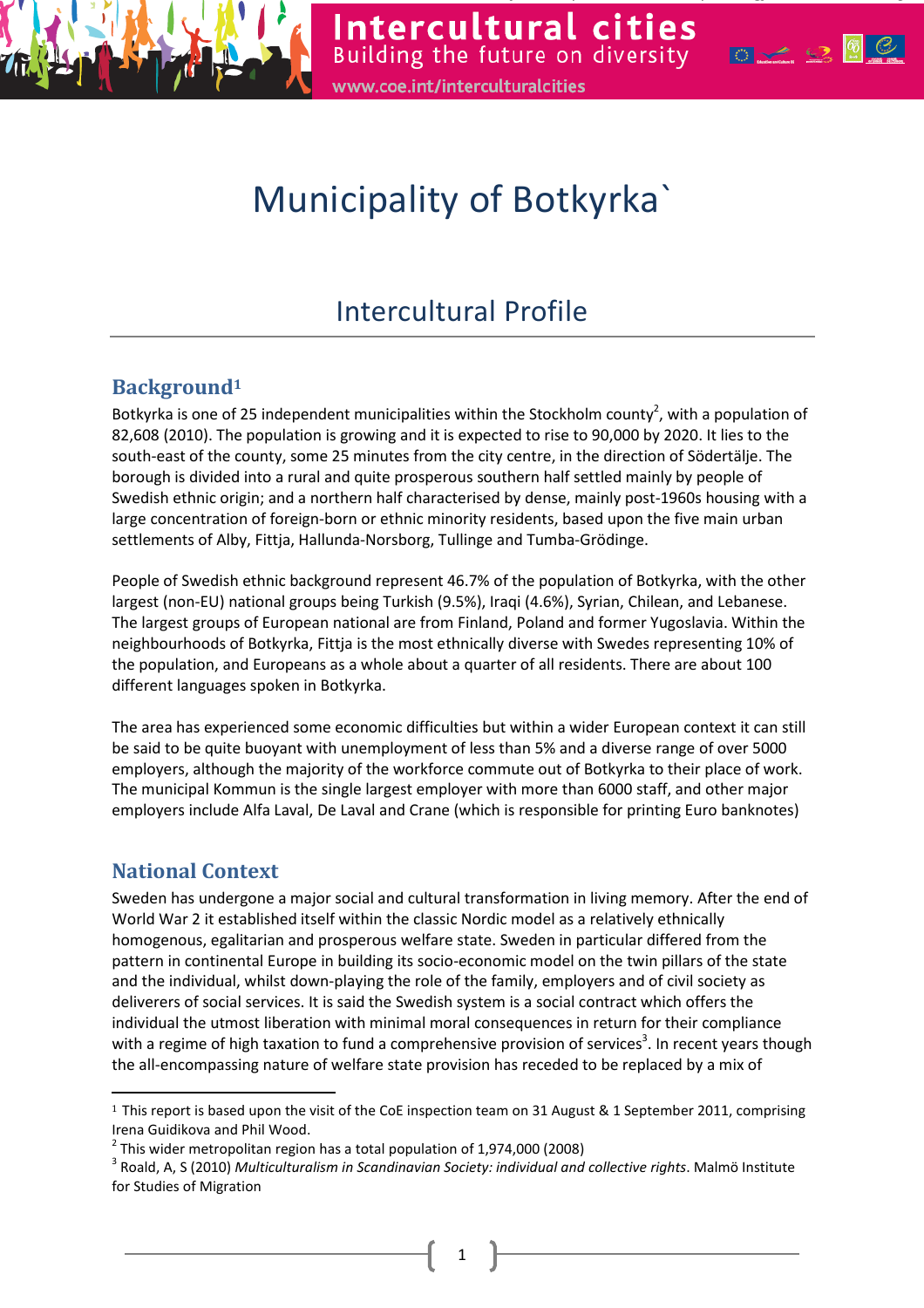market and voluntary provision but Sweden still remains, in comparison to much of the rest of Europe, a high tax/high spend state with greater social and economic equality.

It terms of its policies for immigration and cultural diversity Sweden has also pursued a rather distinctive course. After ending a period of taking guestworkers to feed its growing economy, Sweden introduced a clear and robust policy of multiculturalism in 1975 that ranked alongside that of the UK and Netherlands and, some would say, was even more comprehensive. With no legacy of third world colonialism and an international policy of neutrality Sweden took the moral high ground in opening its doors to foreigners, particularly from areas facing crisis or oppression. As well as being granted freedom from discrimination and access to the labour market, immigrants were offered cultural rights equal to those accorded the national minorities like the Sami and Finns. The immigrant, in effect, had the free choice whether to integrate fully within Swedish society or to maintain whatever degree of cultural distinctiveness suited them, and to access public resources in support of this. In contrast with the Dutch and British models however, Swedish multiculturalism has sought to avoid the establishment culturally distinct institutions such as separate schools, but has balanced this with a high level of investment in mother tongue teaching in state schools. Sweden also stood out from its Scandinavian cousins in asserting that integration was, in effect, an issue to be solved by the state whilst in Norway, and even more so in Denmark, the stress was upon the migrants' ability to adapt to the majority.

The Swedish system of multiculturalism was built upon the three pillars of equality (jämlikhet), freedom of choice (valfrihet), and partnership (samverkan). In so far as a dynamic relationship was envisaged in the partnership between groups and the state, it might be perceived that this policy was not only multi- but inter-cultural in its intent.

However, it is argued this period was short lived and that by the mid-1980s Sweden had embarked upon a long 'retreat from multiculturalism'<sup>4</sup>, through a series of legislative measures which claimed to be responding to a perceived risk of 'cultural clashes' between norms and values considered to be 'typically' Swedish - such as the ideal of gender equality - and those held to be alien and external to Swedish society.

So whilst Sweden may be following the general European trend towards a position of 'civic integrationism', it still retains a more liberal approach than most. Sweden continues to reject the widespread notion that integration and citizenship should be tied to the participation of the migrant in programmes of language and cultural learning and tests such as the Dutch Inburgering. The Swedish position is that a language requirement would not promote, but rather get in the way of, a process of integration because things are best done through free will rather than compulsion. This official pronouncement from 2010 restates the Swedish government position:

It is not for the state to lay down conditions for citizenship requiring a passed civic education. Just like a democratic state should do for all other citizens, all citizens should be included generally, blindly and equally, without testing their level of knowledge. Besides, anything else would be a historical breach of the supporting, solidarity-based and inclusive idea underlying the Swedish people's home and welfare state. $5$ 

Even though the political climate regarding immigration has hardened in recent years, particularly through the substantial presence of the Folkpartiet (Liberal party) and the Moderata samlingspartiet

 $\overline{a}$ 

<sup>&</sup>lt;sup>4</sup> Borevi, K (2010) 'Dimensions of Citizenship: European Integration Policies from a Scandinavian Perspective'; in Bengtsson, B, Diversity, Inclusion and Citizenship in Scandinavia. Newcastle; Cambridge Scholars.

<sup>&</sup>lt;sup>5</sup> Report of the Commission on Civic Information for Newly Arrived Immigrants. Stockholm, 2010.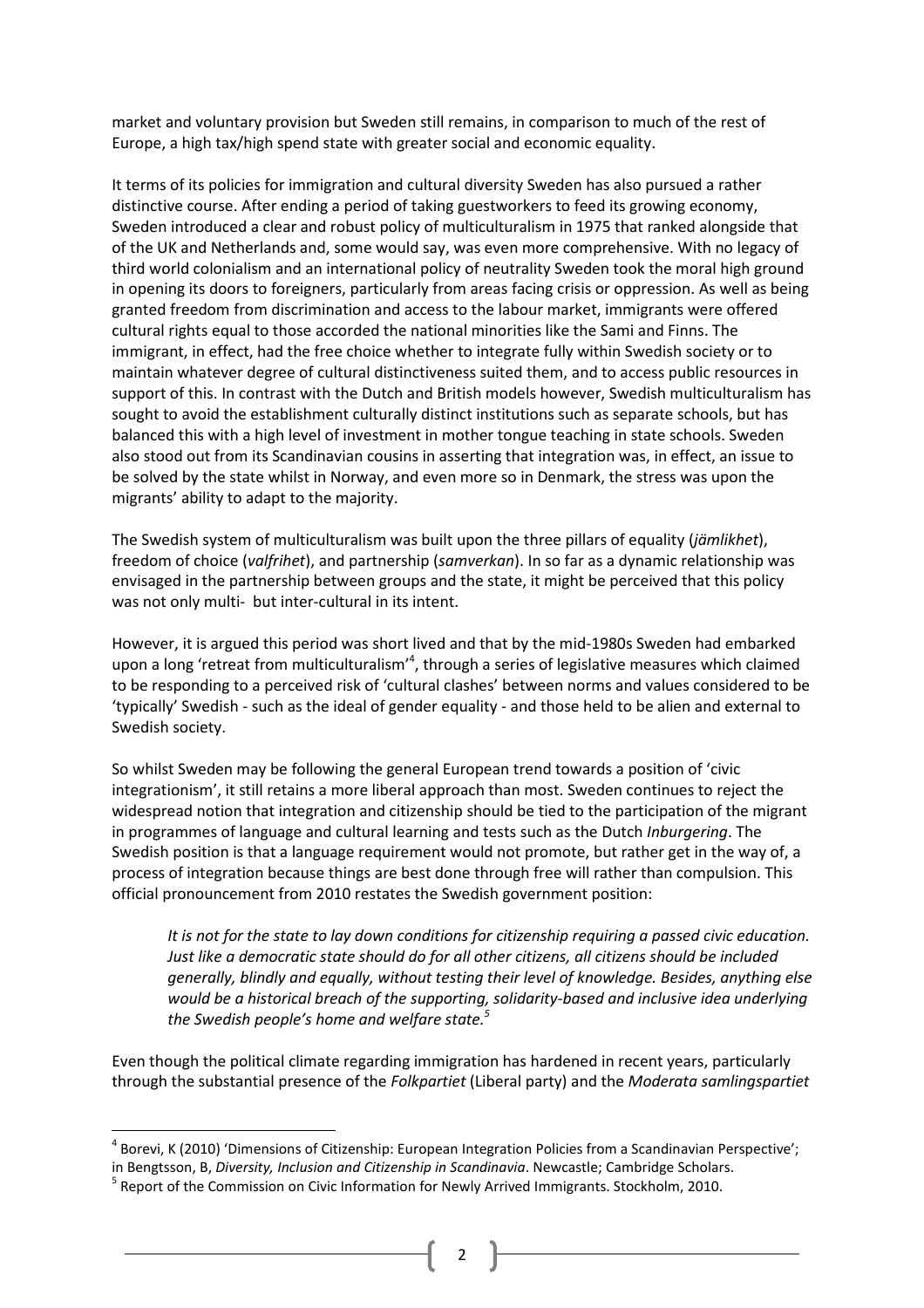(Moderate Party) in parliament, there have been no calls for language to become a precondition of residence permits in Sweden.

Notwithstanding Sweden's retention of much of its welfare state egalitarianism and internationalist openness, this does not suggest that everything is perfect. For example, it is also suggested that even throughout the period discussed, a level of discrimination and intolerance was and is acceptable in Swedish society, particularly against groups such as the Roma or Somalis. Furthermore it is suggested that the very righteousness of Sweden's anti-racist and internationalist self-image has made it even harder for such cases to be acknowledged, discussed and dealt with. Some have described it as 'boutique multiculturalism'.<sup>6</sup>

Nevertheless, Sweden remains a beacon in migration affairs, and this is confirmed by the latest version of MIPEX (Migrant Integration Policy Index) which ranks it consistently first in a list of 31 advanced nations in terms of 7 criteria of immigrant policy and practice. Sweden is particularly strong on labour market mobility and its weakest point is in the political participation of migrants.<sup>7</sup>

# Local Context

Botkyrka should be understood within the wider context of metropolitan Stockholm. It is one of a group of districts in western Stockholm where the greatest concentration of the city's foreign-born residents can be found, as indicated by the map below.



Figure: The percentage of foreign-born residents in Stockholm County neighbourhoods (2006)<sup>8</sup>

 $\overline{\phantom{0}}$ 

<sup>&</sup>lt;sup>6</sup> Roth, H-I and Hertzberg, F (2010) *Tolerance and Cultural Diversity in Sweden*. Florence: European University Institute.

<sup>&</sup>lt;sup>7</sup> http://www.mipex.eu/sweden

<sup>&</sup>lt;sup>8</sup> Andersson op cit.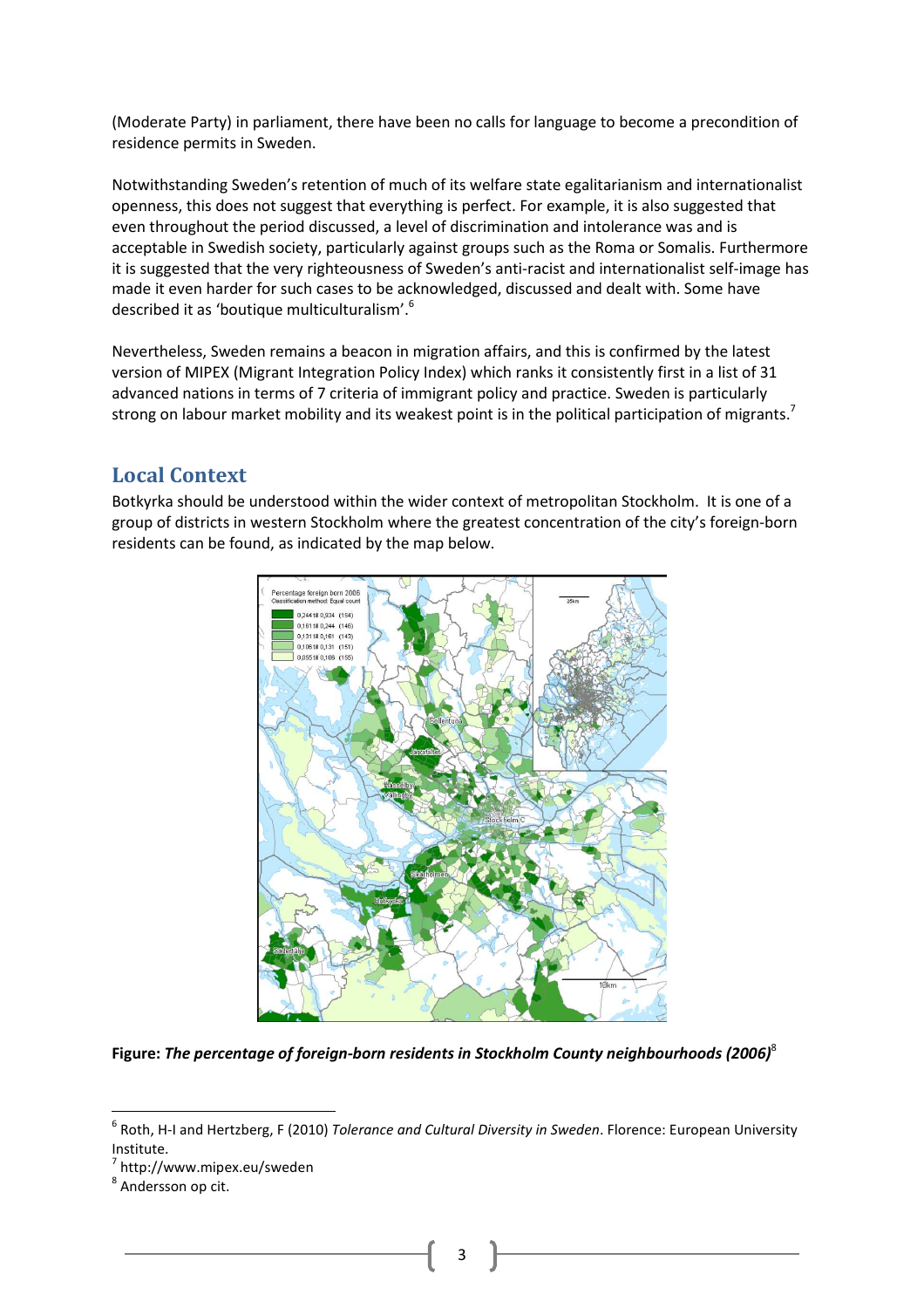It is clear too that residents of Stockholm of different ethnic background have profoundly different life-chances and are living in distinctly different places within their country. In short, Sweden is one of Europe's more segregated societies and this is no more apparent than in Stockholm and in Botkyrka. Although there is evidence to suggest that ethnic segregation may have peaked, it is a high peak from which there will be no easy return. Somalis, Turks, Syrians and Iraqis are particularly isolated in certain locations though, as always with these surveys of dissimilarity, one should not overlook the fact that the ethnic group least likely to engage with, or live next to, someone of another ethnic background are members of the ethnic *majority*, in this case white Swedes<sup>9</sup>. Add to this a process of economic segregation which is continuing to rise in Sweden, particularly through housing policies, variable standards of education and other neighbourhood effects, and one can envisage Stockholm taking on a rather distinctive complexion. This is a 'doughnut city' with a centre populated exclusively by the ethnic majority and foreigners from the developed world, with a booming property market and other trappings of neo-liberalism; and an encircling ring of impoverished neighbourhoods in declining housing stock and diminishing educational and employment opportunities and mounting despair – more Paris than London. This is not the reality of Stockholm now, but it is suggested as a likely trajectory if current trends persist.

Taking examples from Botkyrka, between 1997 and 2008, the combined foreign-background and foreign-born population of Alby rose from 65% to 73% and of Fittja from 84% to 90%, making it the most immigrant-dense neighbourhood in Stockholm (although there are parts of Malmö and Gothenburg with higher concentrations) $^{10}$ .

Foreign migration to Botkyrka has now been a reality for four generations and is no longer remarkable. Indeed, Sweden's first foreign-born mayor was elected in the district back in the 1970s. However, it is notable that whilst its residents feel very much at home in Botkyrka itself, they are less at ease in the city centre, where they will often be mistaken for tourists or recently-arrived migrants. This sense of not feeling entirely welcome in central Stockholm and a growing economic and ethnic polarisation has given the residents of northern Botkyrka a strong sense of distinctive identity, but has also given the area a social stigma. Ironically, measure taken by central government to channel extra government subsidy to the area (180 million kroner over 3 years) has only served to exacerbate the image problem. The stigma has an impact upon the social aspirations of young people and their chances in the regional employment market, as well as the location choices of families and businesses in the region. Tackling the stigma, and the social, economic and cultural factors underlying it, are a priority of the local authority.

There is no doubt that the political and administrative leadership of Botkyrka Kommun are a determined and dynamic unit. It wishes to be a beacon and an innovation leader within Sweden particularly in local democracy and citizen participation, culture and the creative industries and in anti-racism and interculturality. In the last respect it set out its intentions in 2010 with the publishing of an Intercultural Strategy and an Action Plan which requires commitment across the full range of functions and responsibilities of the local authority.

## Neighbourhoods and Communities

Like many municipalities around Europe which are the product of administrative rationalisation, 'Botkyrka' exists principally as a bureaucratic entity and it is in the neighbourhoods of Alby, Fittja, Hallunda-Norsborg, Tullinge and Tumba-Grödinge that most residents of the district live their lives

 $\overline{a}$ 

 $^9$  From Andersson, R et al (2010) Contextualising ethnic residential segregation in Sweden: welfare, housing and migration-related matters. Institute for Housing and Urban Research, Uppsala University

<sup>&</sup>lt;sup>10</sup> Source: Statistics Sweden.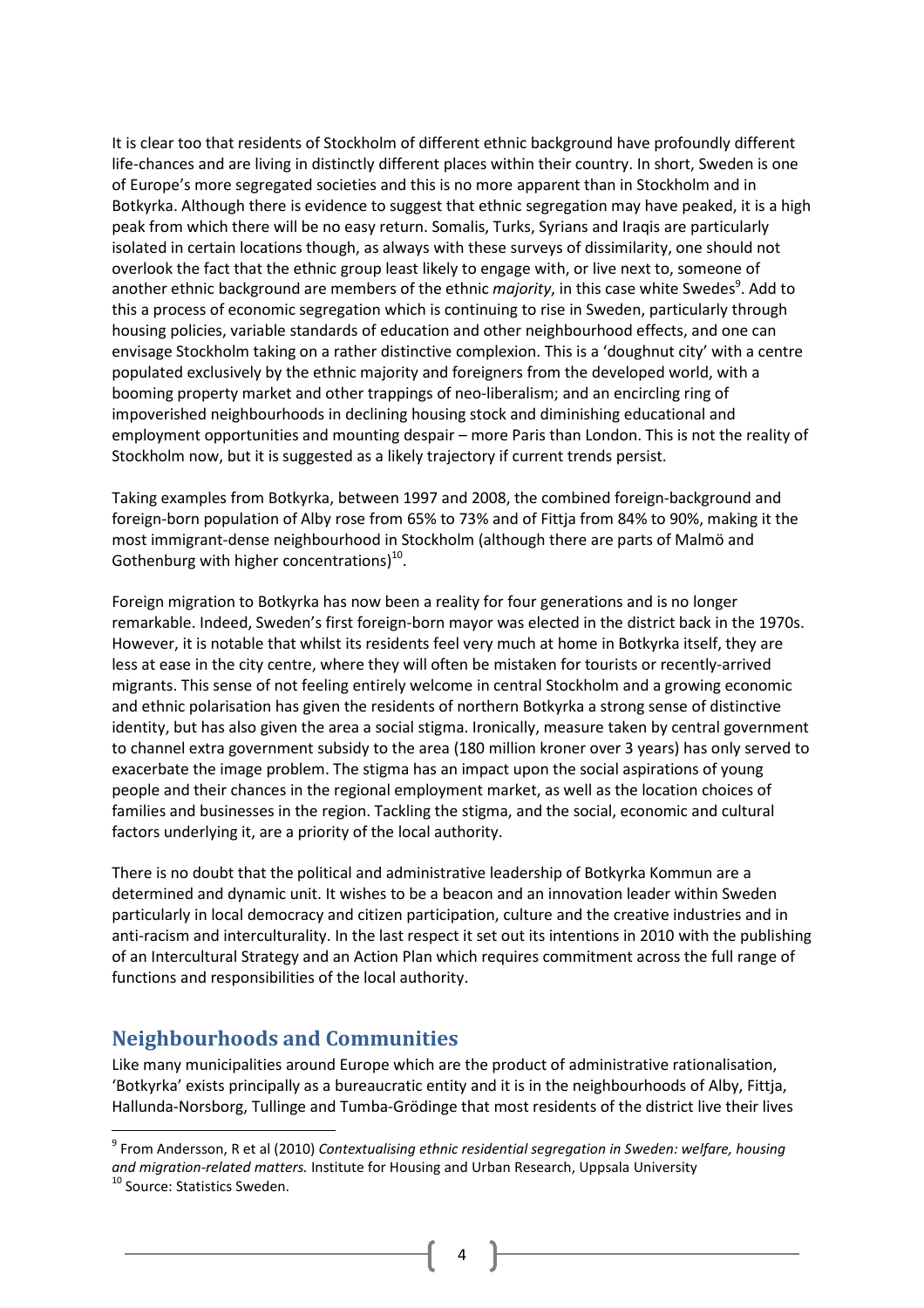and identify themselves. Secondly, like many municipalities (including some in the ICC network) which are located on the edge of very large cities it experiences some specific characteristics and challenges. Transportation routes follow the pattern of a bicycle wheel giving the area excellent communications in and out of the city centre but with very few lateral connections. This has been seen in London-Lewisham and is particularly pronounced in Botkyrka where it is extremely difficult to travel between the north and south of the district by public transport. Also, like Berlin-Neukölln, there is a traditional socio-economic division with dense, mainly public sector housing in the north and more prosperous suburban and rural areas in the south which with the onset of immigration have also become ethnically divided.

So, as always in such spatially incoherent districts, there is a debate to be had about identity and of the best way to structure and deliver services. Should the politicians try to impose upon the population an adherence to 'Botkyrka' as a way of uniting people who otherwise may have extremely different outlooks in terms of their socio-economic life chances, their spirituality or in how picturesque the view may be from their kitchen window? And should the municipality attempt to reinforce this cohesive identity by delivering its services in a uniform manner across the area regardless of people's very different needs and aspirations?

From an intercultural standpoint it must been as highly regrettable that people in the south of Botkyrka and those in the north lead lives so different and distant that they might as well be on different planets. However, the factors that have driven this state of affairs are, in general, of a metropolitan, national and international scale, and there are only limited measures that an local authority of only 80,000 population can do about it. Surveys by the Kommun suggest that whilst many of the poorer and ethnically mixed people of the north are curious about their southern neighbours, and would like to cultivate more links, the feeling is not reciprocated by southerners, whose mental map of the Stockholm region includes Gamla stan, Sirgels Torg and the beautiful fjords and archipelago, but probably does not include Fittja.

Nevertheless Botkyrka seems determined to intervene in ways which will attempt to turn the tide of polarisation and segregation, firstly through housing policy. Northern Botkyrka is a product of the famous Miljonprogrammet implemented by the Swedish between 1965 and 1974 to build a million new dwellings in a 10-year period, which was seen as a heroic achievement at the time but which is now criticised by many for despoiling the Swedish countryside with huge and ugly Soviet-style developments which have become ghettoes. Some say Sweden needs a programme of equal scale to rectify this legacy, but things are no longer done on this scale, not even in Sweden. Nevertheless, Botkyrka Kommun has committed itself to creating neighbourhood diversification through new housing construction and wants to be seen as a national leader in the regeneration of neighbourhoods.

Firstly they observe an emergent middle class amongst the migrant-origin population of the north. These are people with a good education and job prospects who no longer send most of their disposable income back to countries of origin in the form of remittances. The Kommun is concerned that many migrant-origin people see Botkyrka as a place of transit rather than long-term residency. So it wishes to persuade them that they do not need to leave Botkyrka in order to rise socially and is searching for 100 plots of land in the north where it can build homes for purchase, in what is a sea of 12,000 rental properties. It hopes this may also persuade some people from the south to consider relocating. It is also trying to encourage more prosperous people to remain in the district by helping them to extend their properties. Finally it seeks to encourage more low income families to move to the south by building more affordable housing there.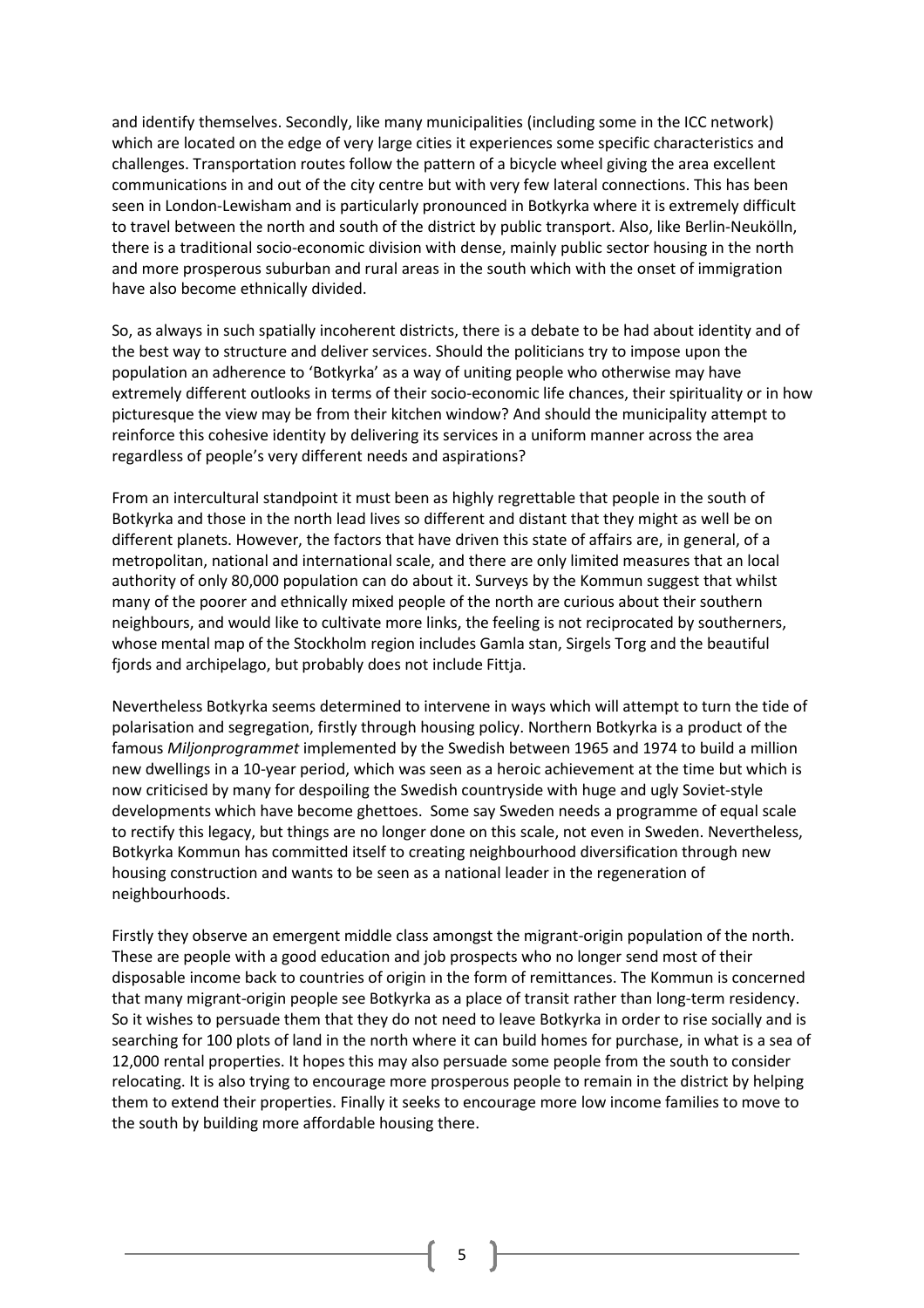The physical condition of some neighbourhoods is a point of note. We recognise that the Miljonprogrammet solved a short term crisis for Sweden but maybe left places like Botkyrka with an onerous long term responsibility to maintain housing and public space of low quality with limited budgets. The strain is now starting to show in parts of the borough, particularly in Fittja. It is laudable that the municipality is trying to achieve social and cultural mixing through new housing development in this area but the question needs to be asked 'If you were someone visiting Fittja for the first time, with a view to setting up home there (through choice rather than obligation), what would be your feeling once you had alighted from the train at Fittja Centrum and walked for 100 metres?' We think most people's feeling would be to turn around and walk back to the station. The condition of Fittja Centrum is poor, and in our opinion unacceptable. The architecture is brutal, the 40 year-old infrastructure seems to have had little renovation or updating, the retail offer is minimal and bland, and the general ambience of the place is scruffy, unloved and unwelcoming. Despite what we know about the municipality's commitment to make this an attractive place, the evidence on the ground is that this place is still neglected and in decline. It is difficult to imagine people feeling enthusiastic about their own life chances and the possibility of making intercultural connections with others, when their immediate environment sends out such contradictory signals of despair.

We note the Kommun is enabling more people to acquire their own gardens through commandeering some of the empty concrete spaces but this seems like a small step on the mountain which must be climbed if this area is to be restored and made respectful of its residents. We would recommend Botkyrka looks to Amsterdam South East and Lewisham for examples of how areas of pre-fabricated, high-density, working class neighbourhoods can be revived with quality but without excessive gentrification.

#### Education

Sweden operates a system of comprehensive education in which the vast majority of children attend state-managed institutions, with only a tiny private and independent sector. From age 1 to 6 children may attend Förskola, followed by a compulsory Grundskola from 7 to 16 followed by an optional Gymnasieskola. Swedish 15-years-old pupils have the 22nd highest average score in the PISA assessments, which is generally considered in Sweden to be below expectations in relation to the high level of public investment in education.

Botkyrka considers education to be at the heart of its plans to improve the borough and to implement its intercultural strategy. In line with its general policy of citizen empowerment, we were told that the Kommun believes the biggest challenge it faces in education is in changing the mindset of teaching staff and empowering parents to take a more active participation in their children's schooling. We visited Fittjaskolan and Förskolan Örnen for too very different experiences.

Fittjaskolan has 464 pupils, the great majority of whom are of migrant background families. It has been a troubled school in the past with the proportion of children leaving with qualifications and moving onto Gymnasie well below average. Many kids were involved in gang culture and had been bringing this into the school with them. Staff morale had been low and some parents were seeking to send their kids to other schools. The Principal explained that she had been obliged to introduce tough measures to restore high standards but this was now paying off. There were now year-on-year increases in the number of pupils achieving merits and general behaviour was improving, although some other performance measures were apparently showing more erratic results. However the Principal had firm opinions upon the ways in which the school should be run, and this did not involve the participation of parents. She thought most parents were not able to comprehend the educational needs of their children and that their largely rural and religious cultural background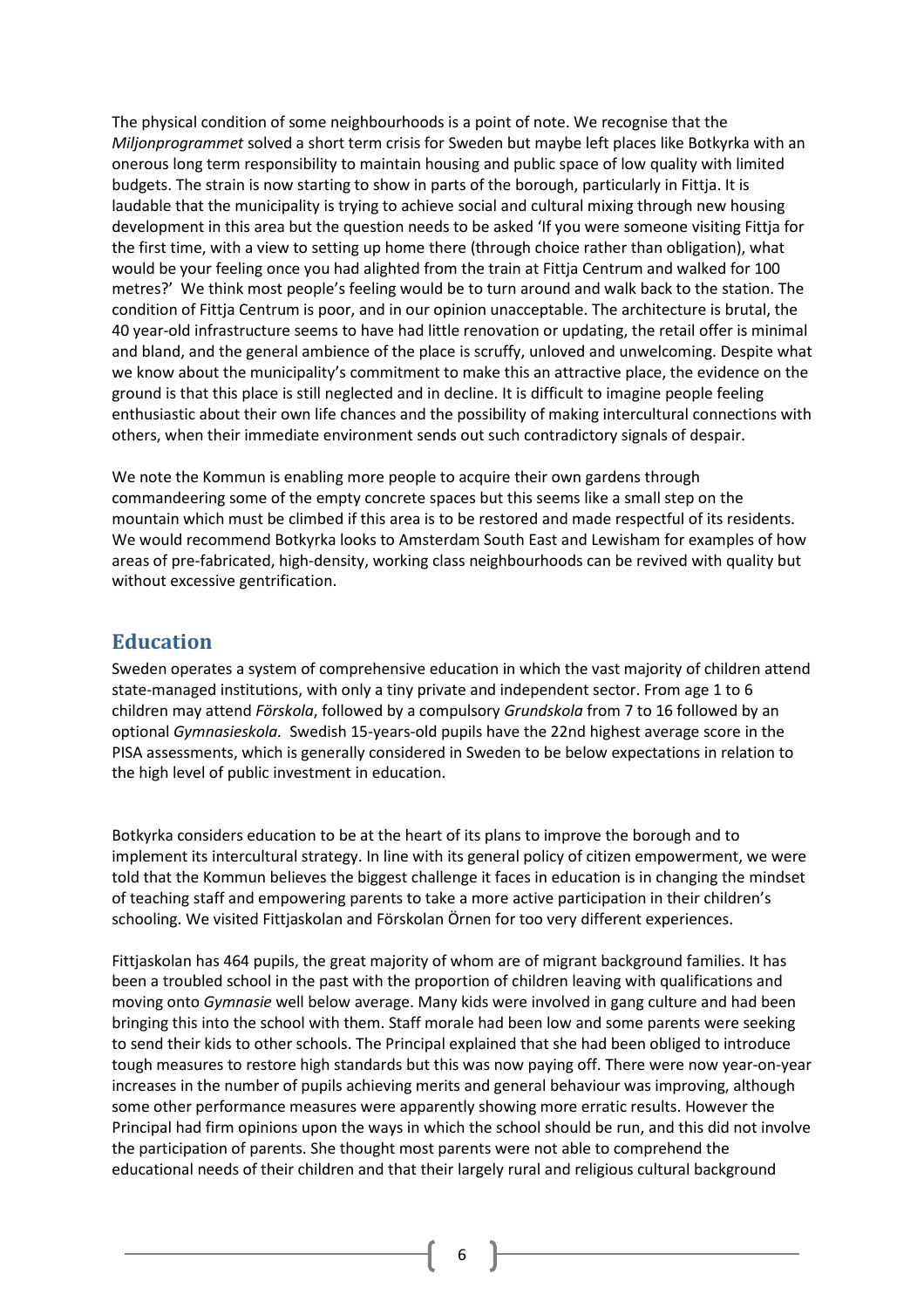meant that most of them had little expectation that they should participate. She and they were in agreement that teaching was the job of the teacher, she said. So although the school was achieving some improvement it seemed to be doing it in spite, rather than because of the policy of the Kommun.

We were rather struck by the atmosphere and appearance of the school. Like the rest of Fittja it is built in an unforgiving modernist style which gives it the outward appearance of a light engineering plant or maybe a suburban call centre. Inside the school the ambience remained consistent with the outside, defined by long empty corridors with no decoration or distinctive features, somewhat like a military barracks. Maybe this is what it takes to achieve results in Fittja but, in our humble opinion, there are other ways too. About 50% of teachers at the school are of migrant background and the school does take account of culture, for example Ramadan, which was happening as we visited. It was not possible to discern a specific commitment to interculturality at Fittjaskolan.

We also visited Förskolan Örnen in nearby Alby which has 130 pupils, 99% of whom have Swedish as a second language. The staff we met described a very deliberate philosophy which defines everything they do. It is rooted in respect for human rights and democracy and principles of transculturalism and social constructionism, connected to the work of Per Dahlbeck, a professor of Pedagogy in Malmö, but also in the work of the Malaguzzi Centre in Reggio Emilia. They aim to encourage in their children values of openness and curiosity and an aversion to nationalism and other absolutes. For example, when dealing with a multi-ethnic class many schools might encourage kids to establish their identity by reference to the national flags or signifiers of their parent countries of origin. They reject this method as it immediately forces kids to select a fixed identity, and would prefer to allow the kid to evolve a hybrid identity which is a more accurate representation of the transculturality of their daily lives, in which everything is in a constant state of formation and transformation. Every kid is treated as an individual rather than the product of an archetypal social or cultural background.

They gave examples of the pedagogic methods which this philosophy produces. Sense of place is important to a child's identity but usually this sense of place is defined by others. Therefore kids are given cameras and invited to explore their neighbourhood and identify places that have meaning to them. They are asked to discuss what makes a place attractive or unattractive, who makes these judgements and why – all at the age of 5! Given our earlier comments on Fittja Centrum and the stigmatizing of place this seems like a very necessary thing to do in Botkyrka. It is generally most unusual of kids in any country of any age to be encouraged in this kind of thinking, and yet how can we expect our citizens to participate in place-making without it?

Another project was even more specifically intercultural, involving a twinning exercise with an allwhite school in prosperous inner-city Södermalm. They collaborated on exploring each other's local environment and describing their impressions to each other. Very quickly the kids found that language was not a straightforward mode of communication as many of the Örnen kids had limited Swedish – whilst the Örnen kids were amazed to discover that most of the Södermalm kids had nothing but Swedish, whilst they are multilingual. So they had to evolve many non-verbal means of communication, which will be essential skills for the rest of their lives in a multi-ethnic world. They were also taken to a third, neutral space where they were able to relax in each other's company and work together on making things out of ice.

Förskolan Örnen was one of the most interesting institutions we have visited not only in Botkyrka but throughout the ICC network. Staff acknowledged that it is still too early in the process to discern long-term results and effects on behaviour, and they also admitted to having much more work to do in engaging parents and the wider community in their philosophy. Also we should remember that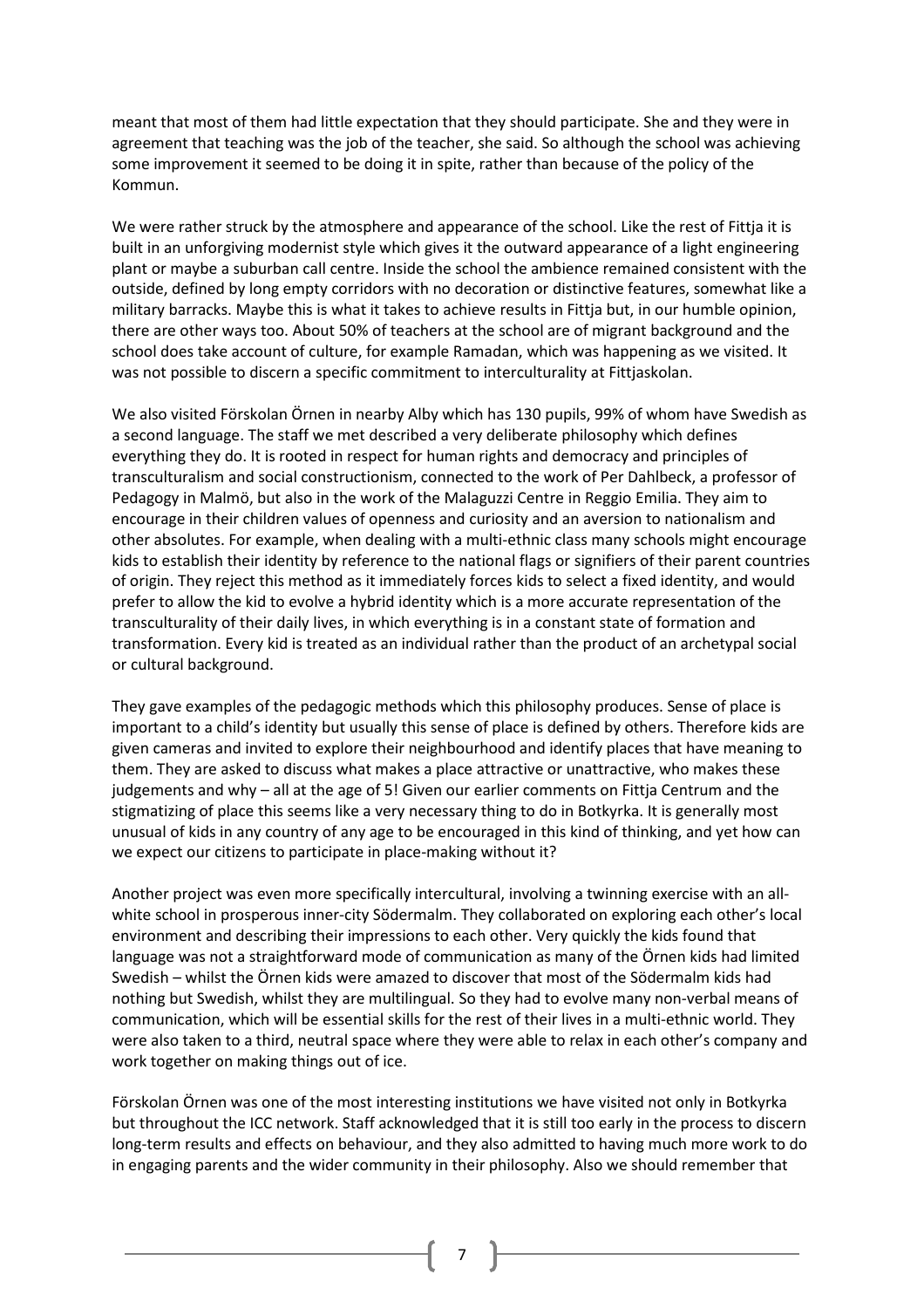this affects only 130 pupils and that other kids in the district have a more conventional pre-school experience. We also wonder whether the experience of transferring from Örnen to a very different regime in a conventional Grundskola at the age of 7 might be rather shocking and disorientating for a child. Hopefully, we will see the Örnen philosophy spreading throughout Botkyrka in the future.

Across the school system as a whole the Kommun is attempting various things to enlarge parental involvement. Every year there is a culture month for all schools to take part in different cultural activities in association with the district's professional and amateur arts organisations. The idea is particularly to get schools from the south and the north to meet and do things together, and to involve parents. One school had great success through changing their way of inviting parents – instead of an envelope that parents were afraid of opening them, they sent a postcard instead, and parents turned up.

#### Intercultural competence and conflict resolution

We held a lively discussion with a wide variety of professionals engaged in these fields. In general they felt themselves to be swimming against a mainstream orthodoxy in Sweden and Europe that diversity is a troublesome and potentially threatening phenomenon, and that integration on the terms of the ethnic majority was the only solution. Whilst the old model of Swedish multiculturalism needed an overhaul there was fear that it might be completely cast out and replaced with an assimilationist model, so they welcomed a new discourse around interculturality. Within this it would be necessary to acknowledge the areas of potential friction between different groups and value systems and to develop the competence to manage them.

Stockholm was described as one of the most secular cities in the world and that few were in any mood to change this, and yet society and the state needed to acknowledge the growing presence of citizens for whom religion may be the most important thing in life. The matter remains unresolved in Botkyrka but the main thing is that a dialogue is on-going. New places of worship are not a controversial issue in Botkyrka as they can be in other countries – there are, for example, 6 mosques in the district and over 40 in the region as a whole. Religious schools would be a controversial matter however, as would the entry of religious bodies into the political arena. Botkyrka is currently exploring the possibility of forming an inter-religious association and is studying the experience of Barcelona. There was, last year, an isolated incident of a stone-throwing attack on a mosque. Various agencies and associations came together rapidly to discuss ways of defusing the situation, and there was no repetition or escalation, which gives everyone a sense of confidence and pride in the effectiveness of their intercultural network.

The Turkish association has been particularly active in partnership with the police and the one-stop shops to organise parental night walking to engage with youths who hang out in gangs on the street. The Children of Abraham foundation and the Youth Council have also been very active in addressing potential flashpoint issues, as has the youth orientated magazine Shoo

Sport was also briefly mentioned as a field in which effective intercultural mixing has been achieved, but perhaps more could be said about this in the future.

## Culture and Creativity

In relation to its size Botkyrka has made a remarkable investment in cultural institutions and opportunities, primarily for their own citizens, but in many cases with a significance which extends nationally and beyond.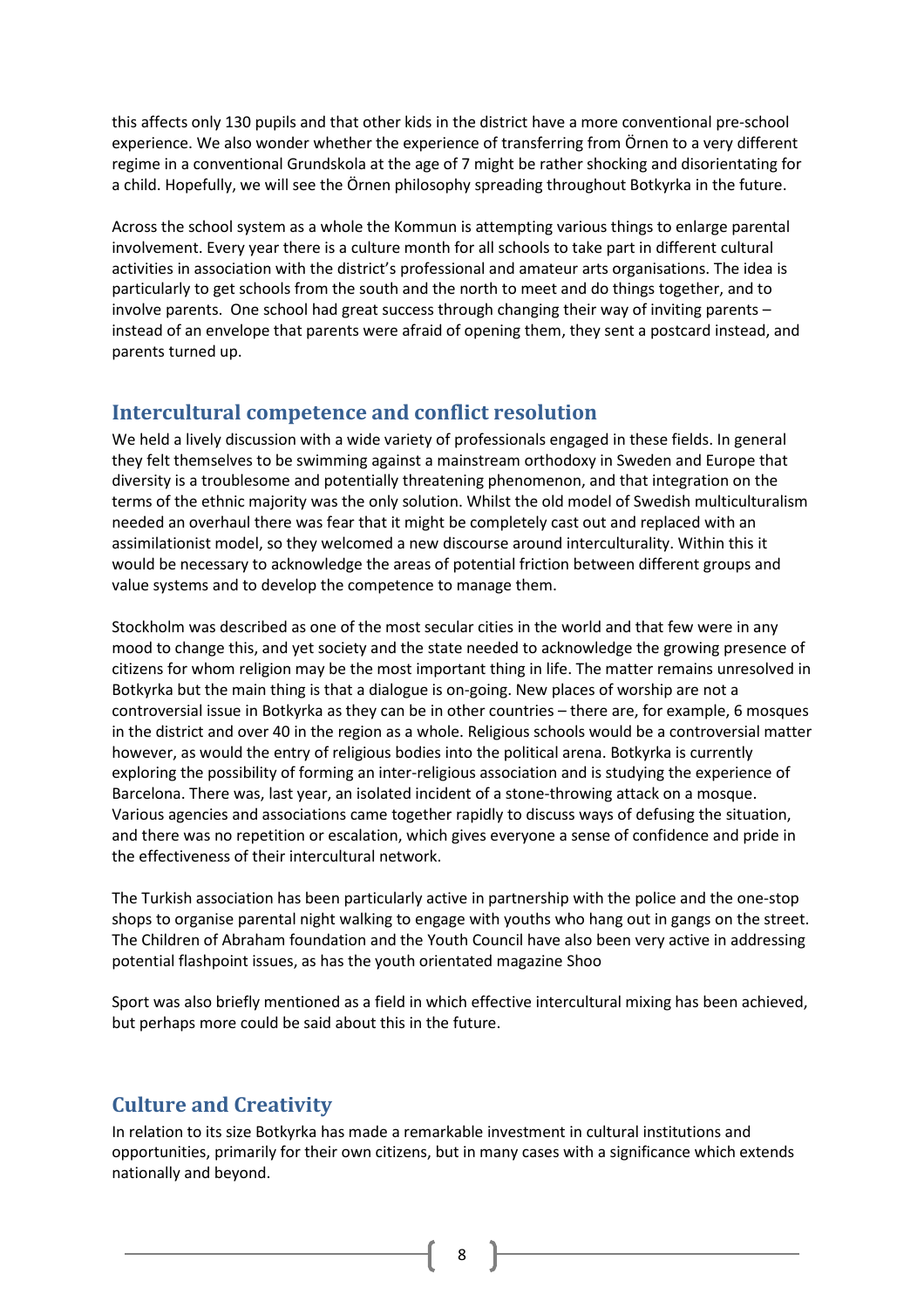One example is the Mångkulturellt centrum in Fittja. This 'Multicultural Centre' is a forum and a meeting place for research and artistic expression relating to migration and social and cultural diversity, and was founded by the municipality in 1987. It is a sophisticated multi-functional operation with 15 staff. It is quite remarkable that such a relatively small municipality as Botkyrka should be the founder and principal funder of such a centre, which is the most important in Sweden and is part of many international networks. One might expect an institution of this kind to be located in a city centre or perhaps on a university campus, but it is set in the heart of Fittja, suggesting that it wishes to retain involvement in everyday reality and avoid becoming an 'ivory tower'. We visited the centre on several occasions during the visit but were slightly puzzled that at no time were we given a formal presentation of what the Centre does and, most importantly, what its role in Botkyrka is and how this is balanced with it wider interests. There will be an opportunity for this to be rectified when it plays host to the first meeting of the group of intercultural centres within the ICC network.

Another example of Botkyrka's ambitions in the cultural field is the municipality's substantial (but politically controversial) financial commitment to Subtopia – a remarkable campus of almost 50 cultural organisations located in a former dairy complex in Alby. It was named with the tongue in the cheek, as the 'subtopia' was originally coined as term of abuse by metropolitian sophisticates to describe the 'culturally dead' that lie between the city core and its edge. The owners wish to turn this notion around, particularly sending a message to the cognoscenti of central Stockholm that the stigmatized Botkyrka can be a place of originality and dynamism. Subtopia's tenants include the circus school Cirkör (which runs the largest circus showcase in northern Europe), Fanzingo a community media training and production company, and the Islamic League including a mosque, and Seniornet providing technology training for the elderly, as well as large meeting and catering spaces.

Subtopia describes its role within Botkyrka as building 'creative confidence' in the citizens. Particularly through their work with children they aim to convey a freedom to be innovative and to be less fearful of failure or of being unconventional. Fanzingo has done a lot of work to increase dialogue between young people resident in the two halves of the borough, particularly through radio broadcasting and publishing the magazine Shoo. They believe everyone has a story to tell but not everyone can tell it in the same way, through conventional literary means, so they aim to find alternative methods.

They are now investigating ways of using technology to narrow the gap between politicians and young people. Councillors will be issued with Ipads which will show them videos of citizens expressing opinion on key local issues before they take their decisions. They are collaborating with the main housing corporation to help them connect young people with the empty properties in the district. The newest project is "KLUMP" which is about encouraging togetherness and 'stickiness' between young creative entrepreneurs by facilitating spaces and platforms where they can collaborate.

Subtopia is heavily supported from public subsidy and, in a time of expenditure cuts, it is not universally popular. The political opposition in the Kommun have said that if they were elected they would sell Subtopia. Its supporters argue that its significance extends beyond the the provision of artistic opportunities. The deputy mayor argues that the level of cultural activity in an area is an accurate proxy for the health of democracy itself, which is why it should be heavily supported and should pervade people's lives from an early age. This is why the Kommun's cultural department is also large and influential with many projects. We were introduced to the Botkyrka Open which this year has included the requisition of an apartment in the most challenging part of Fittja, to become the temporary home for a string of artists in residence.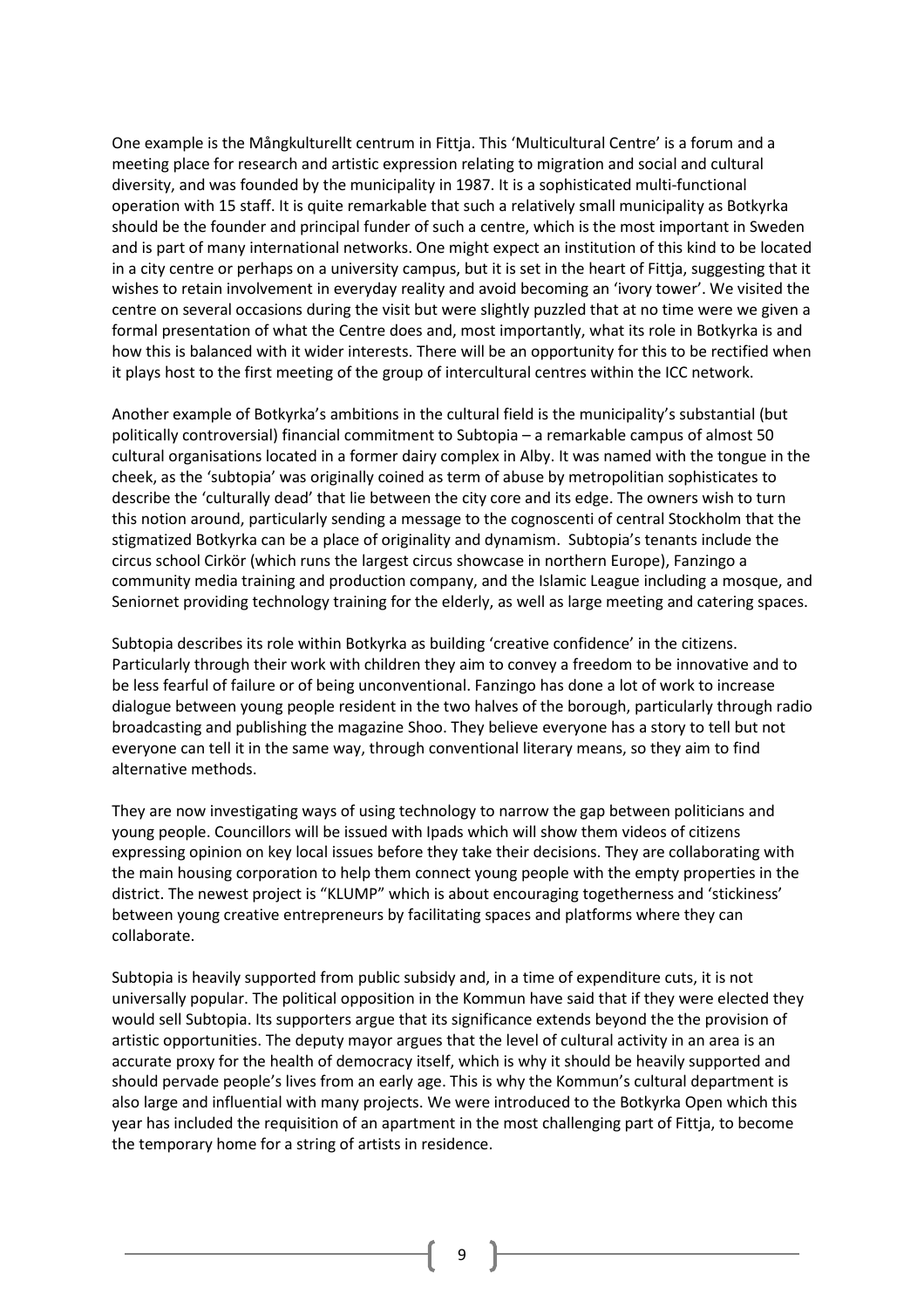# The Media

A free newspaper Södra Sidan has existed for 5 years and is produced by a team of journalists who have left the mainstream media "to tell another story about diversity". The newspaper appears every two weeks and is sent for free to 45,000 households. Funded from advertisements (including from the Kommun) it has a good readership and an excellent reaction of the public. The stories feature ordinary people in the greater Stockholm region and try to give a positive, optimistic perspective on daily life and diversity.

# Governance, citizenship and participation

Botkyrka likes to be seen as an innovator in the context of Swedish public administration. Much of the delivery of public services has been devolved to neighbourhoods and the Kommun is seeking to empower people to take a more active involvement in this through community development work and area-based forums. It was the first place in Sweden to establish 'one stop shops' and now there are five in operation, combining local and national services. The aim is for staff to assist residents with a range of administrative issues including social security, national insurance, consumer rights, immigration, legal aid, divorce or childcare – recognising that these are often inter-connected - and they have an obligation to have diagnosed the client's needs within two visits. A full 30% of all enquiries relate to the Swedish system of payment for pre-school childcare.

Each one-stop shop has a dedicated community development team. They report their principal area of activity at present is concerned with community safety. Apparently fear of crime is higher in Botkyrka than it is in central Stockholm, even though the crime statistics would suggest the opposite should be true. The staff also engage in a lot of counselling of young people around crime, drugs and sexual matters and liaise closely with educational psychologists.

Botkyrka has also tried to be a pioneer in the field of e-democracy but so far it has little to show for it. This is partly to do with a common realisation that creating a genuine participative dialogue, not only in the delivery but the design of services, is much harder to achieve than is imagined. Perhaps also in Botkyrka people generally have a lower level of expectation of public services and of their right to participate and so they are reluctant to take up the opportunities that are offered.

One issue of concern raised to us was that the public sphere in Botkyrka is much less active than it should be, particularly from an intercultural sense. On the face of it this comes as a surprise – there are over 550 voluntary organisations active in the area, for example. It was suggested that too many of these organisations are located in the prosperous south and concerned with limited and rather exclusive interests which make them difficult to penetrate. Whilst in the north there are felt to be far too many households who, for whatever reason, do not participate in activities outside the home or the extended family. Maybe this is an example of a disconnect between Swedish traditions of not privileging the family as a social building block, and the instincts of many migrants, for whom the family unit is paramount.

Most people we asked said they did not feel there was a shortage of facilities in the municipality where people could meet. However we also noted that there seemed to be a rather limited range of larger and outdoor events in the annual calendar which could be said to be generally open to all. Perhaps there may be the need to invent a new event such as a 'Botkyrka Carnival' which could be a focal point for normally isolated communities to mix. Botkyrka might like to study the work of Lewisham in organising public conversations, street parties and major events to counter transience and alienation in its communities.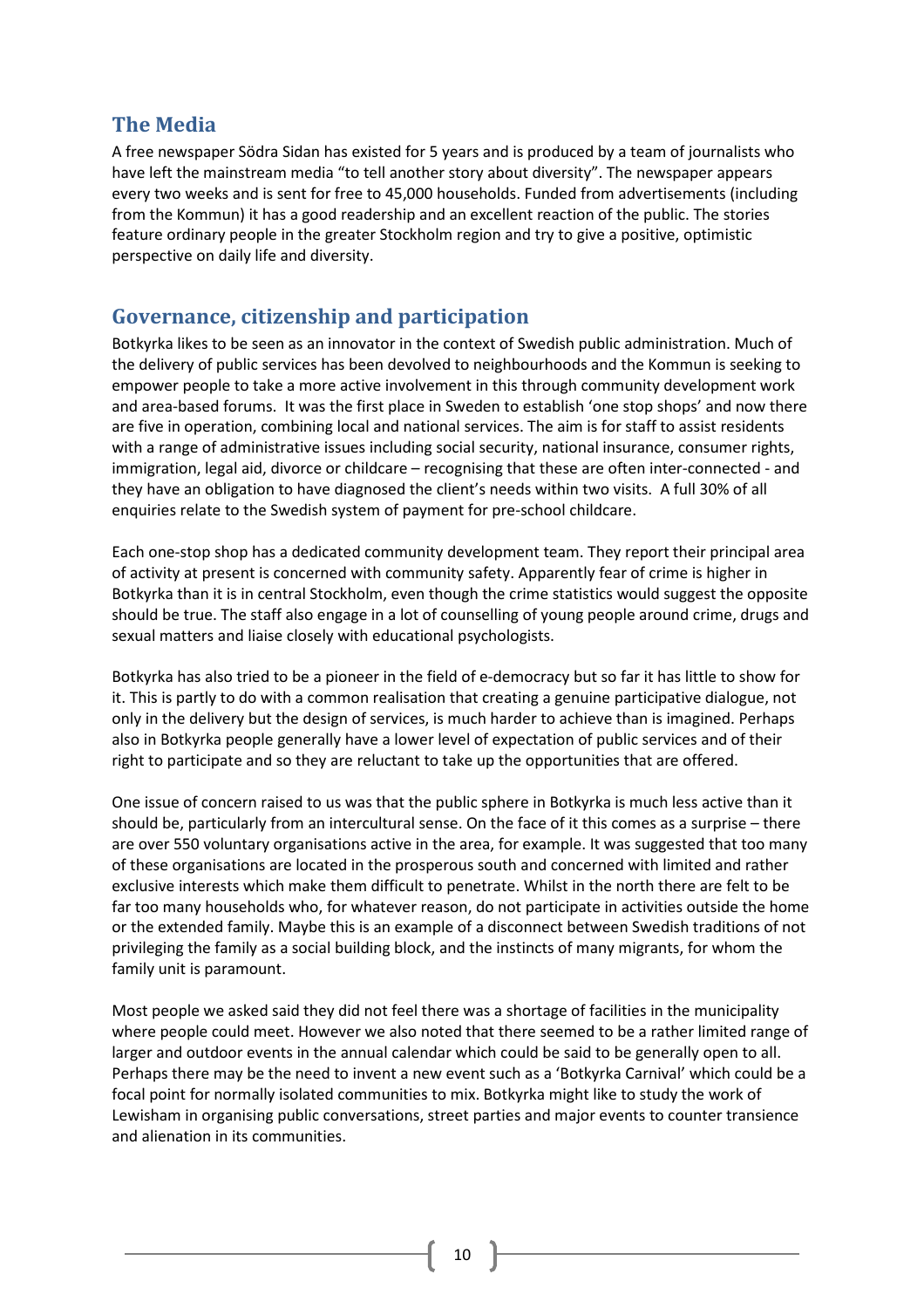# **Conclusions**

We identified many strengths and positive trends in Botkyrka, including:

- A very strong and enduring commitment by politicians to interculturalism, human rights, democracy and non-discrimination. They resolutely reject assimilationism and are prepared to reform multiculturalism and to stand aside from the conventional discourse which still dominates the Swedish integration debate.
- An intercultural strategy has been voted last year and an action plan has been developed
- A core group of officials with a good understanding of interculturalism and a wish to put it into practice, including a very dynamic co-ordinator of the intercultural strategy
- Several strong institutions such as the Mångkulturellt centrum and Subtopia which both play a key local role in fostering citizen involvement, but also put Botkyrka on the international stage.
- A large and active set of NGOs, including a well-functioning and influential Youth Council
- Long-standing experience with democratic participation, balancing the more paternalistic and bureaucratic traditions of Swedish governance.
- The openness of politicians to new media and new ways of listening to, and engaging with, citizens.

There are also challenges to be faced and some next steps to be taken during Botkyrka's membership of the ICC network, including:

- Whilst the Intercultural strategy is now in place it still feels rather abstract and detached from reality. The next stage should be to map existing policies and initiatives, and to evaluate them through the 'intercultural lens' to assess which are the most effective at achieving the strategic aims.
- So the intercultural action plan should be made more specific, building upon work which is already intercultural and re-orienting the rest.
- Bring the 5800 employees and the 300 managers of the city administration on board will not be easy but is essential. Most still find it hard to understand and apply the concept of interculturality – they need to be coached, trained and involved in debates, preferably across the departmental silos.
- The administration needs to keep driving forward its shift from a culture of service provision and hierarchy to a cultural of empowerment of all citizens.
- Fostering more collaborative working and the creative confidence in the administration (for instance through the "bonus for mistakes" experiment in Copenhagen which we mentioned
- Setting up a broad support group of intercultural innovators to develop a vision for the development of the city based on the 'diversity advantage', conceive communication around it and engineer the involvement of citizens;
- Regularly reviewing the functioning of the Mångkulturellt centrum and Subtopia to ensure they remain focused on involving local residents as well as international networking, knowledge production and artistic excellence.
- Re-focus the intercultural strategy on the north-south divide of the district there are almost no links, and strong spatial, physical and mental barriers between a poor, diverse, urban North and a better-off, largely ethnic Swedish and more rural South.
- Encourage the single ethnicity NGOs to embrace interculturality;
- Initiate a debate amongst teachers and the wider educational community about the value of intercultural education as exemplified by Örnen. Must it remain an isolated experiment or can it be introduced across the municipality?
- Initiate a related debate on the role which families and the wider community can play in partnership with teaching professional in the education of children.